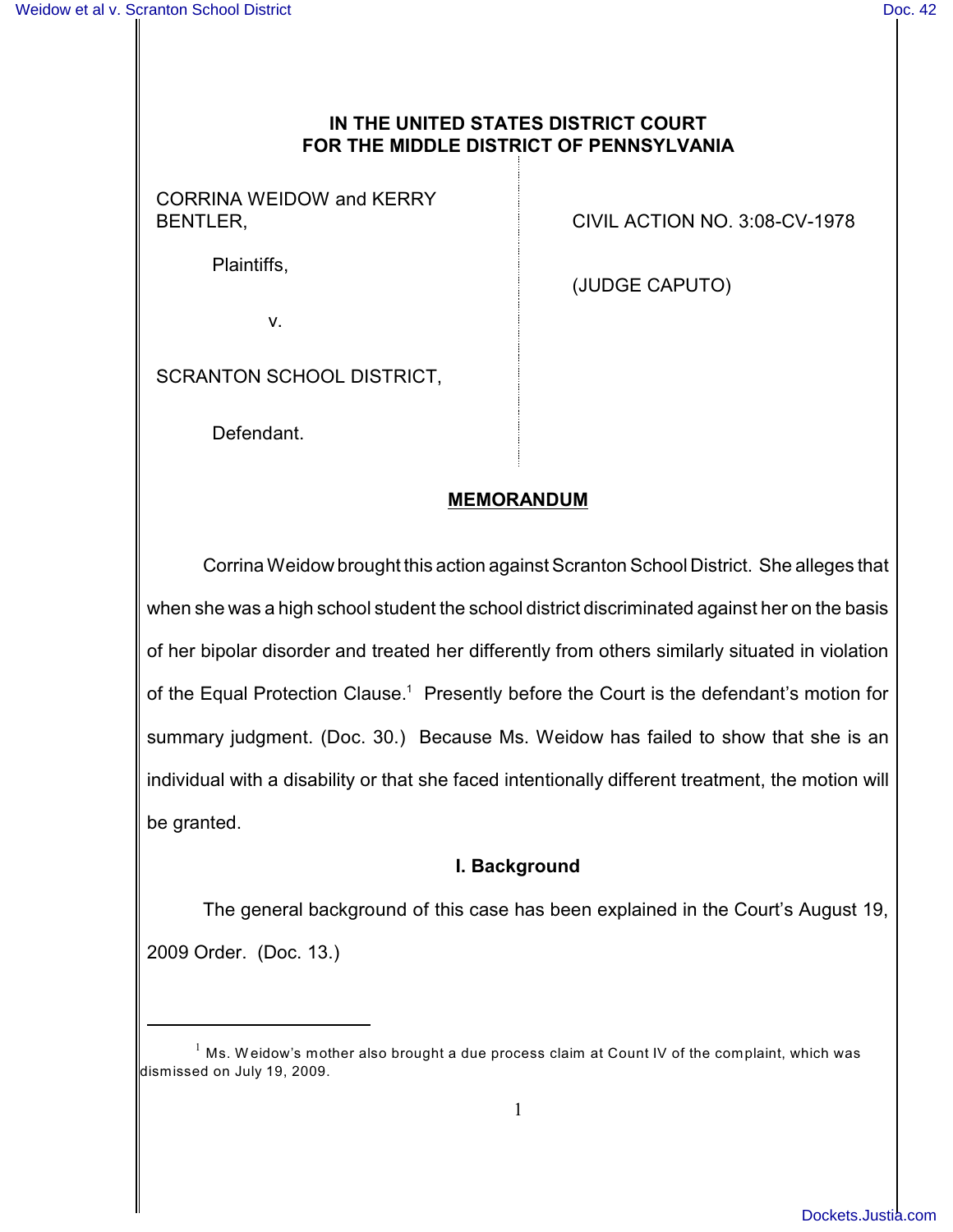In her complaint, Ms. Weidow alleges that she suffers from bipolar disorder and has a disability. At Count I, she brings a claim under the Americans with Disabilities Act and the Rehabilitation Act, alleging that the school district discriminated against her by failing to train or supervise its employees regarding their treatment of disabled students and by failing to effectively accommodate students with mental disabilities. At Count II, she claims that the district's deliberate indifference to the harassment she faced from her peers resulted in a hostile educational environment and constituted intentional discrimination. At Count III, Ms. Weidow brings a "class of one" equal protection claim, alleging that the district treated her differently from other students without any rational basis.

The district moves to dismiss these claims on summary judgment. The motion is fully briefed and ripe for disposition.

#### **II. DISCUSSION**

## **A. Legal Standard**

Summary judgment is appropriate "if the pleadings, the discovery and disclosure materials on file, and any affidavits show that there is no genuine issue as to any material fact and that the movant is entitled to judgment as a matter of law." Fed. R. Civ. P. 56(c)(2). A fact is material if proof of its existence or nonexistence might affect the outcome of the suit under the applicable substantive law. *Anderson v. Liberty Lobby, Inc*., 477 U.S. 242, 248 (1986).

Where there is no material fact in dispute, the moving party need only establish that it is entitled to judgment as a matter of law. Fed. R. Civ. P. 56(c)(2). Where, however, there is a disputed issue of material fact, summary judgment is appropriate only if the factual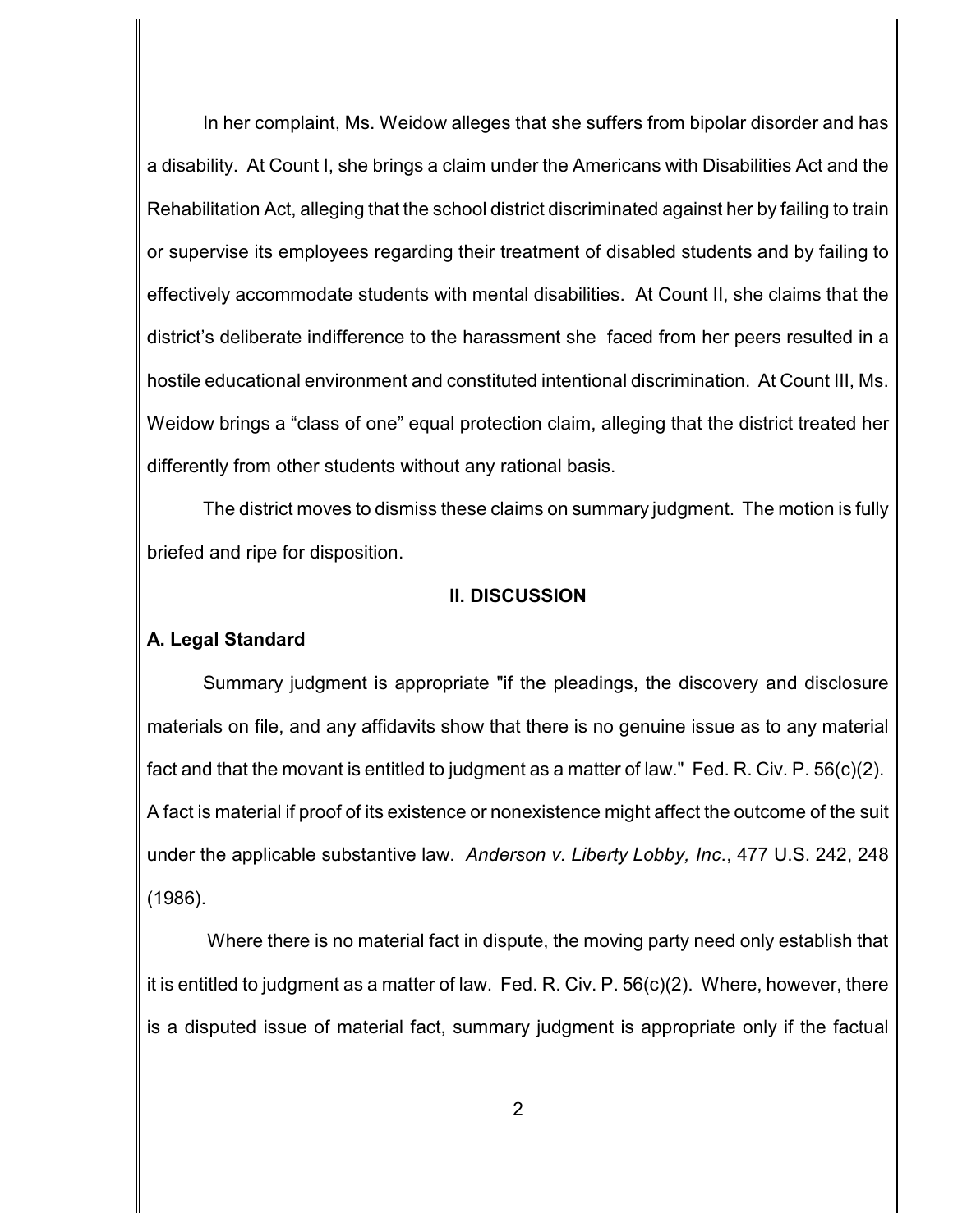dispute is not a genuine one. *Anderson*, 477 U.S. at 248. An issue of material fact is genuine if "a reasonable jury could return a verdict for the nonmoving party." *Id.* Where there is a material fact in dispute, the moving party has the initial burden of proving that: (1) there is no genuine issue of material fact; and (2) the moving party is entitled to judgment as a matter of law. *See* 2D Charles Alan Wright & Arthur R. Miller, *Federal Practice and Procedure* § 2727 (2d ed. 1983). The moving party may present its own evidence or, where the nonmoving party has the burden of proof, simply point out to the court that "the nonmoving party has failed to make a sufficient showing on an essential element of her case." *Celotex Corp. v. Catrett*, 477 U.S. 317, 323 (1986).

All doubts as to the existence of a genuine issue of material fact must be resolved against the moving party, and the entire record must be examined in the light most favorable to the nonmoving party. *White v. Westinghouse Elec. Co.*, 862 F.2d 56, 59 (3d Cir. 1988). Once the moving party has satisfied its initial burden, the burden shifts to the non-moving party to either present affirmative evidence supporting its version of the material facts or to refute the moving party's contention that the facts entitle it to judgment as a matter of law. *Anderson*, 477 U.S. at 256–57. The Court need not accept mere conclusory allegations, whether they are made in the complaint or a sworn statement*. Lujan v. Nat'l Wildlife Fed'n*, 497 U.S. 871, 888 (1990). In deciding a motion for summary judgment, "the judge's function is not himself to weigh the evidence and determine the truth of the matter but to determine whether there is a genuine issue for trial." *Anderson*, 477 U.S. at 249.

#### **B. Disability Discrimination Claims**

The school district argues that it is entitled to judgment as a matter of law on the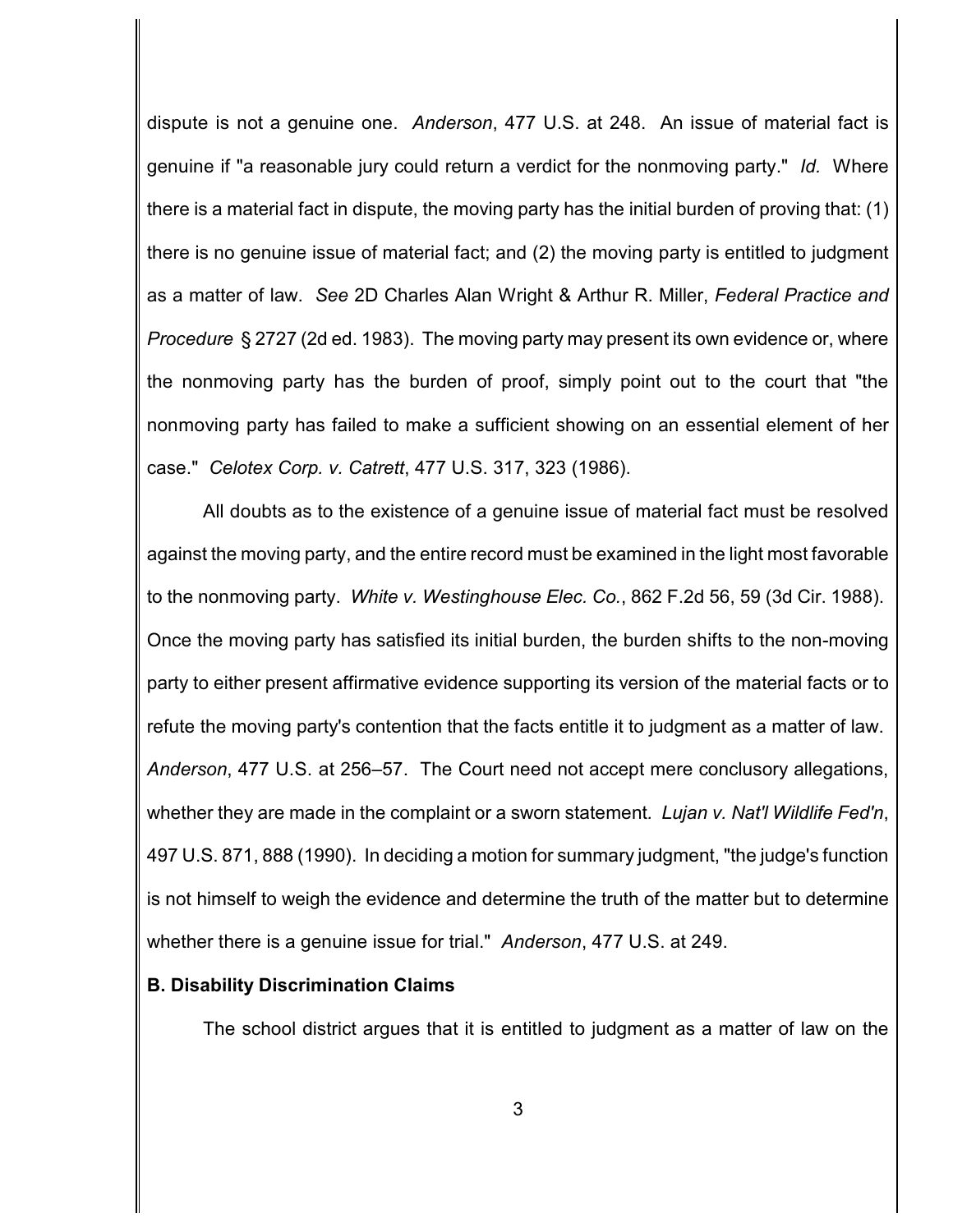disability discrimination claims because the plaintiff has not shown that she has a disability, or that the district discriminated against her.

Ms. Weidow brought two claims relating to disability discrimination: one relating to the

district's alleged failure to accommodate her, and another relating to deliberate indifference

towards peer harassment. Both claims were brought under Section 504 of the Rehabilitation

Act and the Americans with Disabilities Act (ADA). Both statutes prohibit certain public

entities from discriminating against otherwise qualified individuals on the basis of disability.

Section 504 of the Rehabilitation Act provides that:

No otherwise qualified individual with a disability in the United States . . . shall, solely by reason of her or his disability, be excluded from the participation in, be denied the benefits of, or be subjected to discrimination under any program or activity receiving Federal financial assistance...

29 U.S.C. § 794(a).

Under Title II of the ADA, state and local public entities are prohibited from

discriminating against individuals with disabilities. The relevant provision provides in part:

[N]o qualified individual with a disability shall, by reason of such disability, be excluded from participation in or be denied the benefits of the services, programs, or activities of a public entity, or be subjected to discrimination by any such entity.

42 U.S.C. § 12132. "Congress has directed that Title II of the ADA be interpreted in a manner consistent with Section 504 . . . and all the leading cases take up the statutes together." *Yeskey v. Com. of Pa. Dep't of Corr.*, 118 F.3d 168, 170 (3d Cir. 1997). The primary difference between a disability discrimination claim under the ADA and one under the Rehabilitation Act is that a claim under the ADA does not need to allege that the offending program receives federal financial assistance.

To make out a prima facie case of disability discrimination, Ms. Weidow must first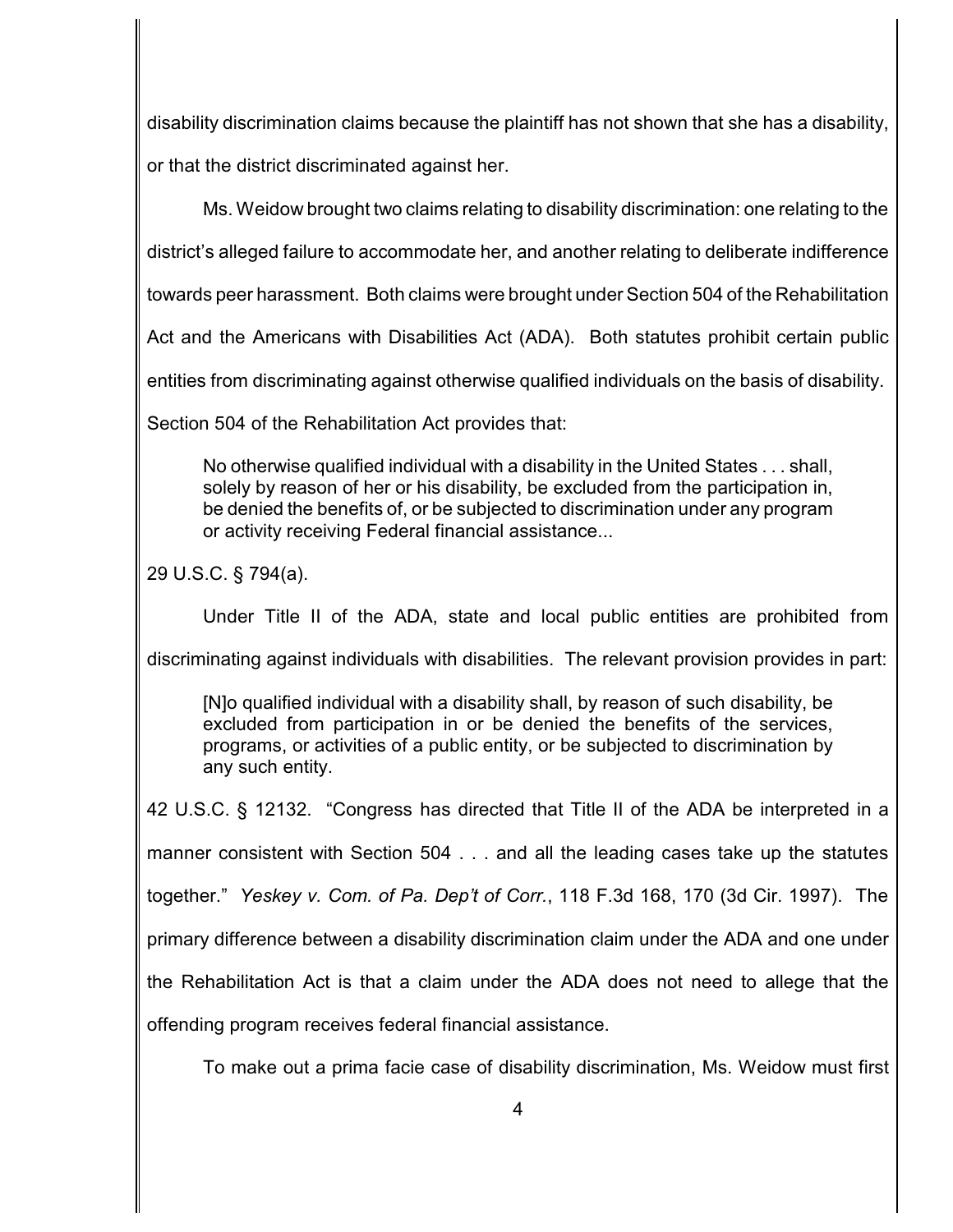establish that she has a disability. *See Andrew M. v. Del. Cnty. Office of Mental Health & Mental Retardation*, 490 F.3d 337. 350 (3d Cir. 2007).

At the time this claim arose, disability was defined as "(A) a physical or mental impairment that substantially limits one or more major life activities of such individual; (B) a record of such impairment; or (C) being regarded as having such an impairment." 42 U.S.C. § 12102(1) (2000); 29 U.S.C. § 705(20)(B). The implementing regulations note that "major life activities" are those of central importance to daily life and include "functions such as caring for oneself, performing manual tasks, walking, seeing, hearing, speaking, breathing, learning, and working." 29 C.F.R. § 1630.2(h)(1). The Supreme Court has noted that a disability substantially limits a major life activity when the individual is

unable to perform a major life activity that the average person in the general population can perform; or significantly restricted as to the condition, manner or duration under which an individual can perform a particular major life activity as compared to the condition, manner, or duration under which the average person in the general population can perform that same major life activity.

*Toyota Motor Mfg., Ky., Inc. v. Williams*, 534 U.S. 184, 195–96 (2002) (citing 29 C.F.R.

1630.2(j)(2)).<sup>2</sup>

In line with *Toyota*, as well as the EEOC implementing regulations, courts should

consider the following factors in determining whether an individual is substantially limited in

a major life activity:

(i) The nature and severity of the impairment;

(ii) The duration or expected duration of the impairment; and

 $^{\rm 2}$  Congress overruled *Toyota* to the extent that it held that mitigating measures must be considered in evaluating whether an individual is disabled by its ADA Amendments Act of 2008. The amendments are not relevant here, because Ms. W eidow fails to show that she is substantially limited in a major life activity even in the absence of mitigating measures. Therefore, it is not necessary to decide whether or not the amendments are retroactive. *See Colwell v. Rite Aid Corp.*, 602 F.3d 495, 501 & n.5 (3d Cir. 2010).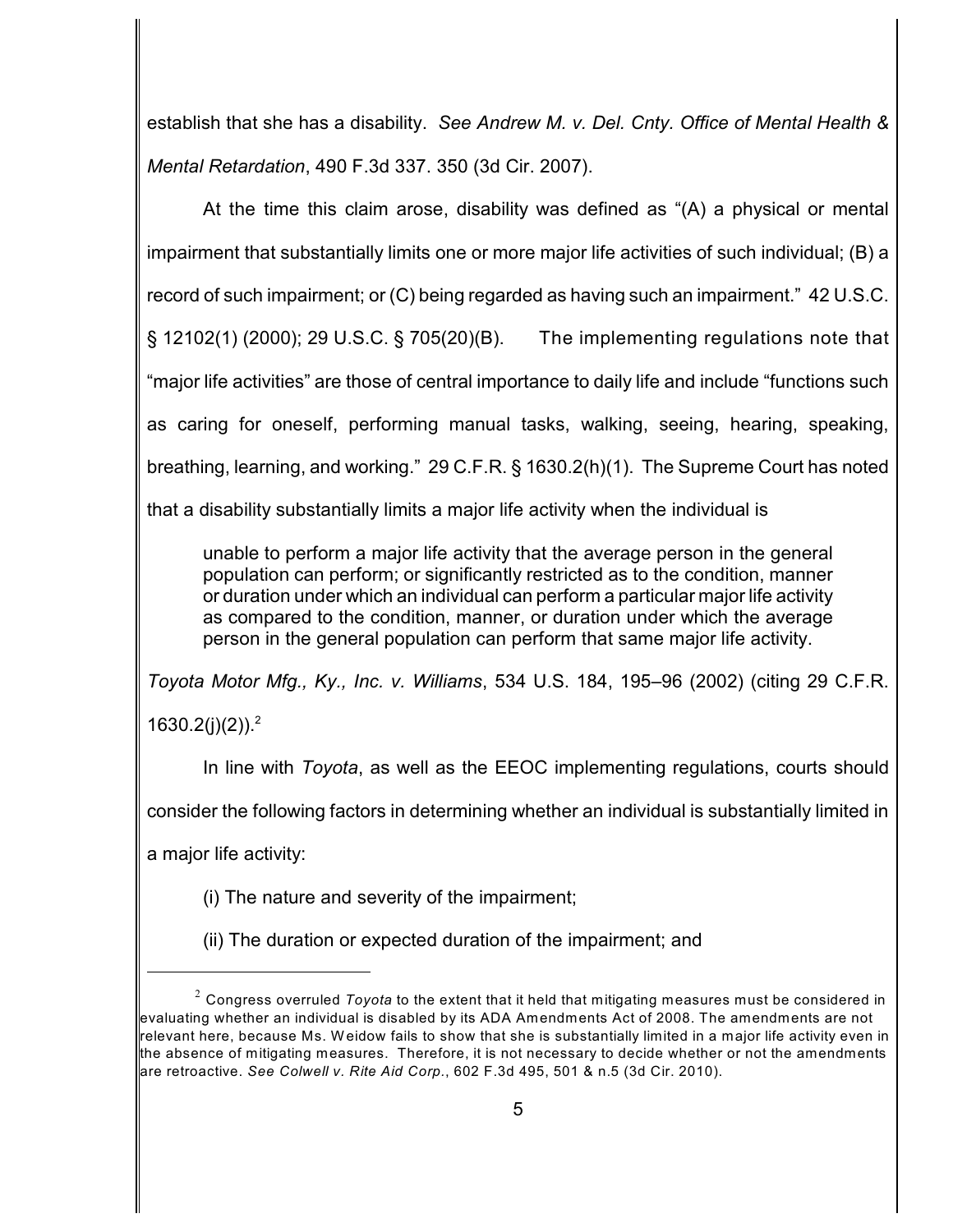(iii) The permanent or long term impact, or the expected permanent or long term impact of or resulting from the impairment.

29 C.F.R. § 1630.2(j)(2). "Transitory, temporary or impermanent impairments are not considered an impairment that substantially limits a major life activity." *Seibert v. Lutron Elec.*, No. 10-1091, 2010 WL 4780370, at \*2 (3d Cir. Nov. 24, 2010) (citing *Rinehimer v. Cemcolift, Inc.*, 292 F.3d 375, 380 (3d Cir. 2002); *McDonald v. Com. of Pa., Dep't of Pub. Welfare*, 62 F.3d 92, 94-97 (3d Cir. 1995)). The plaintiff bears the burden of establishing she has a disability. *Marinelli v. City of Erie*, 216 F.3d 354, 359 (3d Cir. 2000).

The district claims that Ms. Weidow fails to introduce evidence that creates a triable issue as to whether she is disabled. It is undisputed that Ms. Weidow has been diagnosed with bipolar disorder, which is a mental impairment. Therefore, the district must hang its argument on Ms. Weidow's failure to raise an issue of material fact as to whether her impairment substantially limits one or more of her major life activities.

The paramount inquiry is whether a rational fact-finder could agree that Ms. Weidow "ha[s] an impairment that prevents or severely restricts her from doing activities that are of central importance to most people's daily lives." *See Emory v. AstraZeneca Pharm. LP*, 401 F.3d 174, 180-81 (ed Cir. 2005) (quoting *Toyota*, 534 U.S. at 197). Ms. Weidow points to four major life activities which she alleges her impairment substantially limits: interacting with others, caring for self, concentrating, and sleeping. Each of these major life activities will be considered in turn.

### **1. Interacting With Others**

Although the Third Circuit has not directly held that interacting with others is a major life activity, other circuit courts have done so. *See Jacques v. Dimarzio, Inc.*, 386 F.3d 192,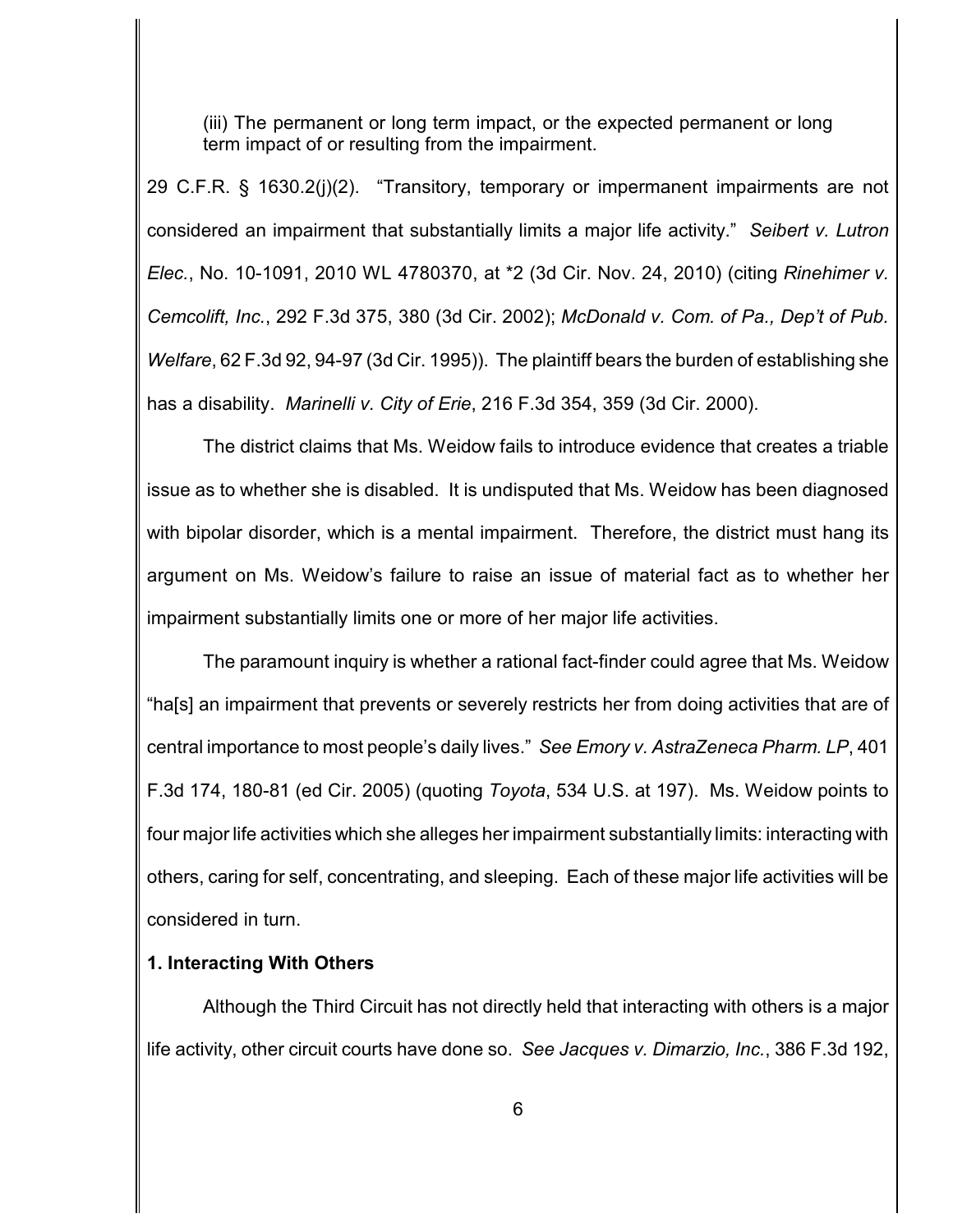202 (2d Cir. 2004) (holding that interacting with others is a major life activity); *McAlindin v. Cnty. of San Diego*, 192 F.3d 1226, 1235 (9th Cir. 1999), *amended by* 201 F.3d 1211 (9th Cir. 2000) (same). Courts have noted that a plaintiff cannot establish a substantial limitation in interacting with others unless she shows "that h[er] relations with others were characterized on a regular basis by severe problems, for example, consistently high levels of hostility, social withdrawal, or failure to communicate when necessary." *Doyal v. Oklahoma Heart, Inc.*, 213 F.3d 492, 499 (10th Cir. 2000) (citing the court's holding in *McAlindin*, 192 F.3d at 1235).

Here, Ms. Weidow argues that her deposition testimony demonstrates that she is substantially limited in social interactions. However, the cited testimony does not discuss any limitations on her social interactions caused by her mental impairment. Instead, the testimony simply shows that her peers' behavior caused her distress. One excerpt is illustrative:

**Q.** What impact do you think the [peer] harassment has had on your experience at [college]?

**A.** I kind of stay away from people. I don't really trust anybody. I don't want anybody to know about my illness. I feel like I'm judged upon it. I just keep to myself and do my school work and go home.

(Pl.'s Dep. at 110; Doc. No. 39-1, Ex. A.) Nobody likes harassment, and the plaintiff's reaction to the alleged constant teasing and threats she faced is understandable. However, self-isolation in response to peer harassment does not establish that Ms. Weidow's bipolar disorder impaired her interactions with others. To be disabled under the ADA or Section 504, the substantial limitation of a major life activity must result from the impairment, not from the individual's (natural) response to harassment caused by the impairment. Although Ms.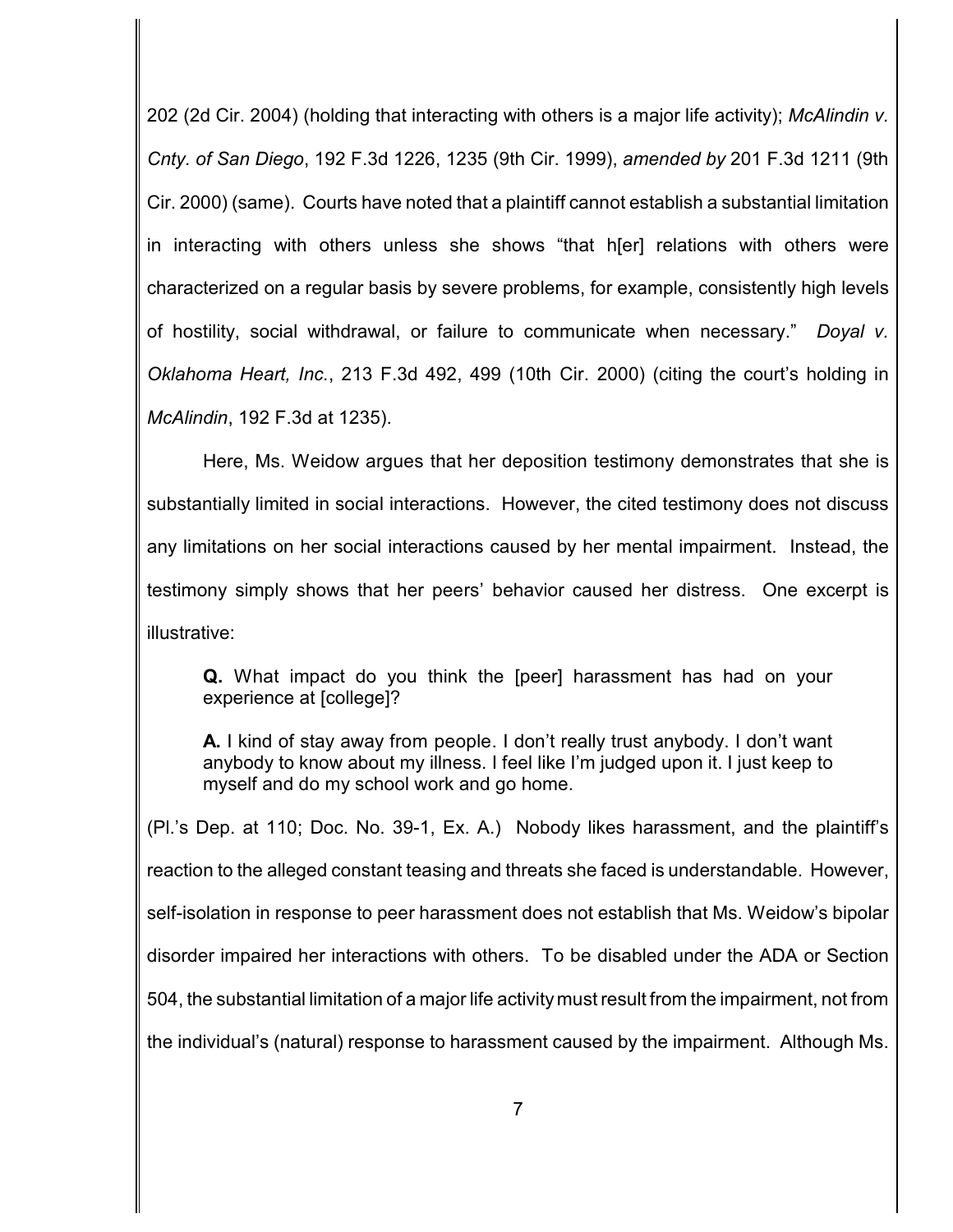Weidow alleges that her peers *targeted her* because of her bipolar disorder, this does not establish that her bipolar disorder impaired her own social interactions. If anything, Ms. Weidow's allegations prove that *her peers* suffered from an impaired social ability, as evidenced by their cruel taunts. Although her deposition testimony reflects that her relationships were affected, it does not show substantial limitations:

**Q.** What aspects of your life does [the bipolar illness] affect?

**A.** It affects how I pick and choose my friends, relationships. It affects the way I – like I can be naive. My – like my behavior, like, around others, like, if I'm manic or if I'm depressed, my moods. It just affects my – my life.

(Pl.'s Dep. at 113; Doc. 39-1, Ex. A.) Undoubtedly, Ms. Weidow's mental and emotional make-up affects how she chooses her friends, her relationships, her behavior, and her moods. The same is surely true for most individuals; however, such overarching and vague effects on interaction do not suffice to show a substantial limitation.

Ms. Weidow also points to the report of her treating psychiatrist. This report refers briefly to the presence of symptoms of irritability and anger outbursts. The report, however, fails to explain the severity of these symptoms or suggest that they substantially limit her interactions with others. In fact, the report strongly suggests that Ms. Weidow's peer isolation resulted from the harassment and subsequent period of homebound instruction, and *not* from her mental impairment.

Moreover, the record evidence shows that Ms. Weidow did have friends. She had a best friend during her time at West Scranton High School, and following her transfer to Scranton High School she "was still friends with the people from West, but [ ] made more friends at Scranton." (Pl.'s Dep. at 36; Doc 390-1, Ex. B). Although her relationships with some of her former friends deteriorated, this happened because of disputes over boys and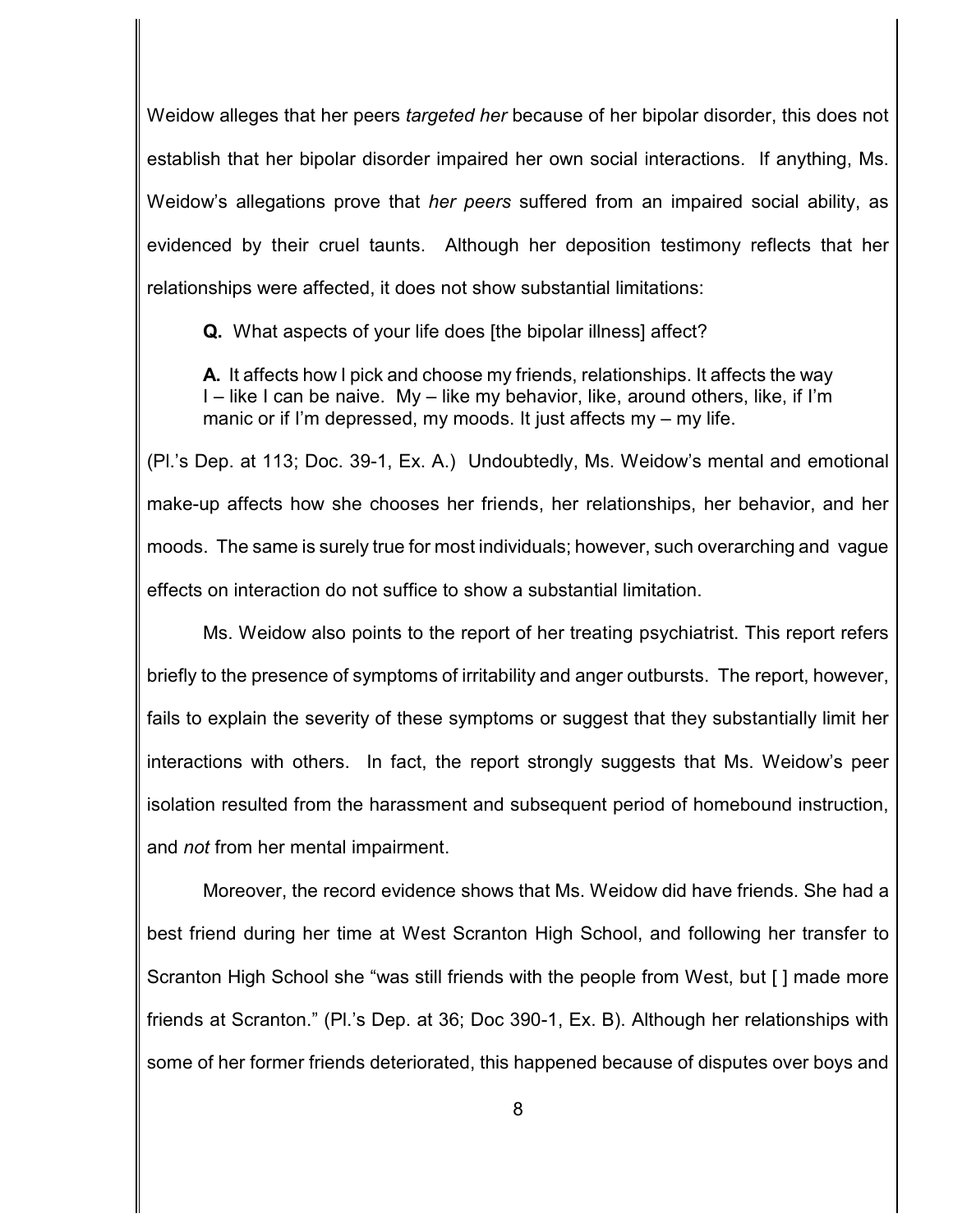*not* due to any social *faux pas* on Ms. Weidow's part. (*Id.* at 21, 46, 47.) When asked who her closest friends were, Ms. Weidow responded with the names of seven individuals, explaining that "[t]hey're my closest ones. And then I have a lot of acquaintances, that I just hang out with." (*Id.* at 93.) In the evenings, she sometimes socializes with her friends. Her mother reported that she "always had some friends." (Bentler Dep. at 13; Doc. 39-1, Ex. B.) Her description of her own social life is not one characterized by severe problems.

It is unfortunate that Ms. Weidow was singled out for harassment by some of her classmates. It is even more unfortunate that this harassment frequently consisted of slurs and insults referencing her bipolar condition. In some general sense, being targeted in this manner limits her social interactions and stigmatizes her because of her mental impairment. However, allowing the cruelty of others to enter the analysis of whether one is substantially limited in social interaction would run afoul of the statutory definition of disability, which requires that the impairment limit an activity *of the individual.* In other words, her impairment must limit or impair *her own* social behavior—not that of her peers. *See* 42 U.S.C. § 12102(1). Nothing in the record suggests that Ms. Weidow's social behavior substantially limited her ability to interact with others, and any withdrawal appears to have resulted from her harassment and home-bound instruction, and not from her bipolar disorder.

#### **2. Caring for Oneself**

Ms. Weidow also argues that she is substantially limited in the major life activity of caring for herself. Other courts have held that caring for one's self "encompasses normal activities of daily living; including feeding oneself, driving, grooming, and cleaning home." *Holt v. Grand Lake Mental Health Ctr., Inc.*, 443 F.3d 762, 767 (10th Cir. 2006) (citing *Reg'l Econ. Cmty. Action Program, Inc. v. City of Middletown*, 294 F.3d 35, 47 (2d Cir. 2002); *see*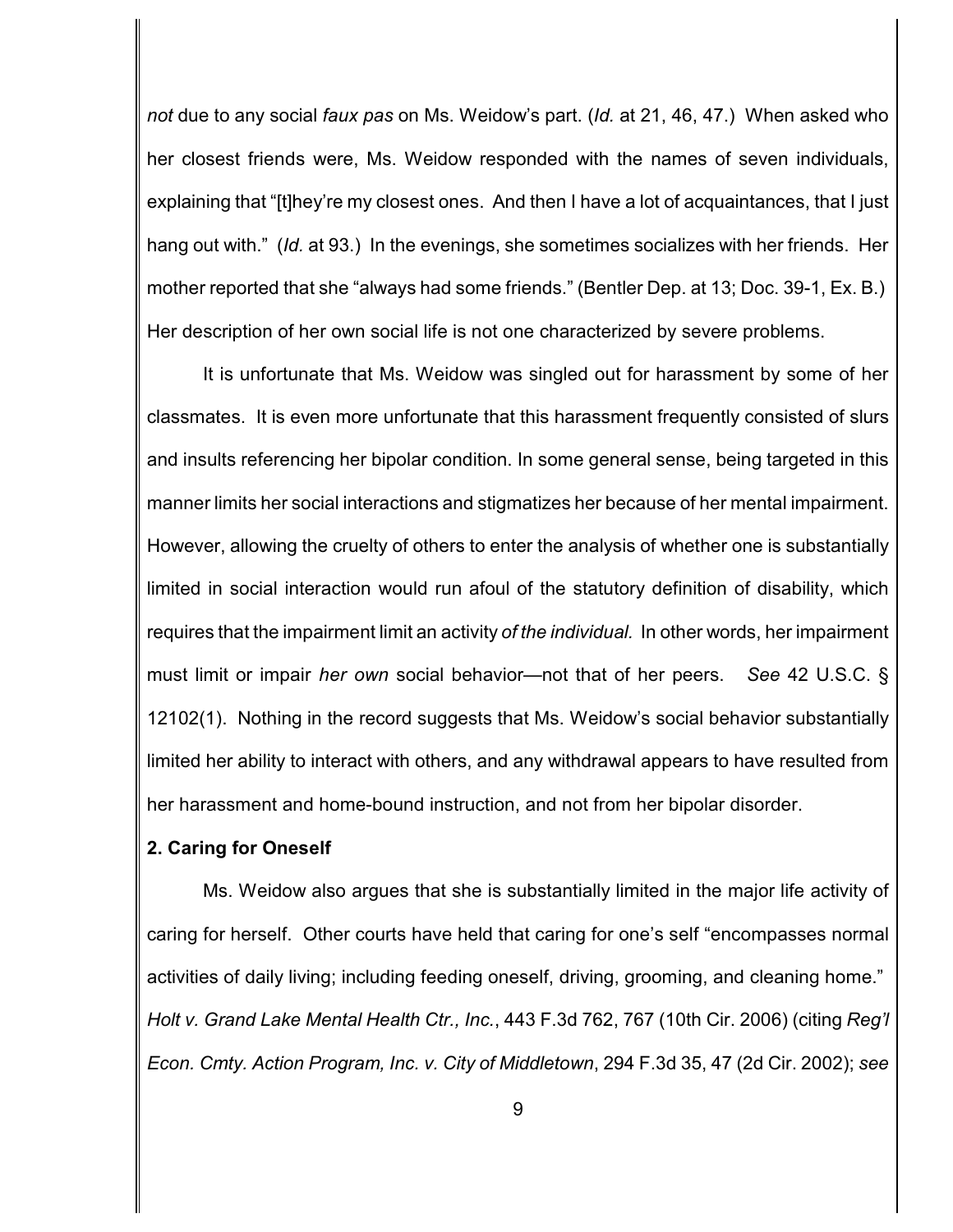*also Marinelli v. City of Erie*, 216 F.3d 354, 362 (3d Cir. 2000); *Dutcher v. Ingalls Shipbuilding*, 53 F.3d 723, 726 (5th Cir. 1995).

Here, Ms. Weidow's deposition testimony indicates the harassment caused feelings of worthlessness, and that "[she] got to the point where [she] was so depressed that all I would do was lay in bed . . . I felt like the world turned its back on me." (Pl.'s Dep. at 111–12; Doc. 39-1, Ex. A.) However, this evidence does not raise an inference of substantial limitation caused by her impairment for two reasons. First, her condition is described as transitory ("I got to the point . . ."). Second, her melancholy is framed as a response to the harassment, instead of as a symptom resulting from her bipolar condition. No record evidence suggests that Ms. Weidow's *mental impairment* caused substantial limitations in any normal activities of daily living, such as grooming, eating, preparing food, or getting dressed.

Ms. Weidow also asserts that her self-injurious behavior substantially limited her ability to care for herself. The record shows that Ms. Weidow cut herself on occasion between the eighth grade and November 2004, (Bentler Dep. at 10, 19; Doc. 39-1, Ex. B), which is bolstered by her psychiatrist's report, (Doc. 39-1, Ex. C ("Patient had . . . engaged in self mutilation in the form of superficial cutting to the arms and legs when she felt angry and sad.")). There is also evidence<sup>3</sup> of an incident at a dance her junior year where Ms. Weidow scratched her own shoulders during a panic attack, drawing blood. (Bentler Dep. at 79; Doc. 39-1 Ex. B.) While self-mutilation certainly runs counter to proper care of

 $^3$  The source of this information is Ms. Weidow's mother, who was not testifying about the scratching on the basis of personal knowledge. However, the mother saw the scratches when her daughter came home, and viewing this fact in the light most favorable to the plaintiff, an inference can be made that Ms. W eidow scratched herself.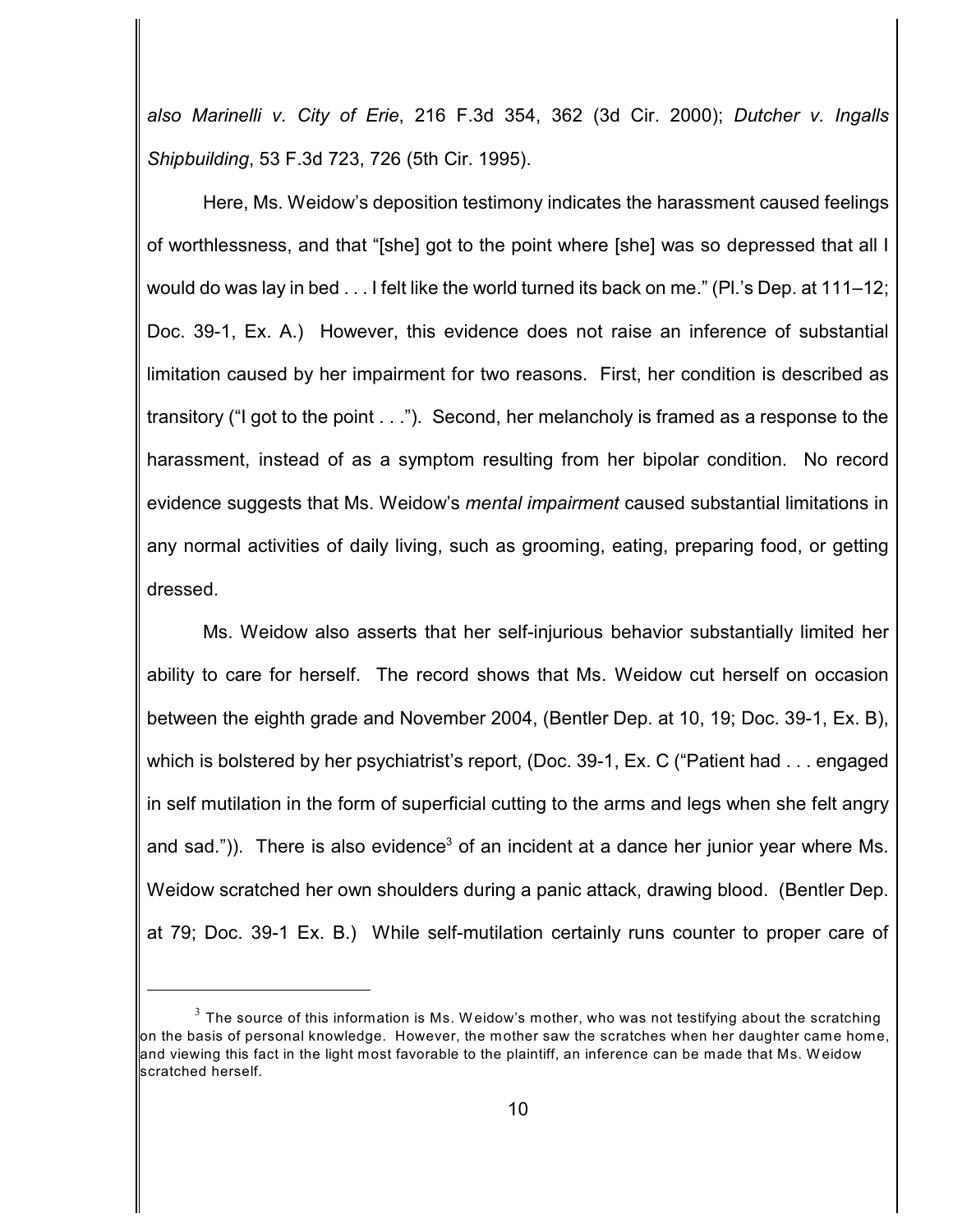oneself, there is no evidence of its duration, severity, frequency, or permanence in this case. By *themselves*, these incidents of self-injurious behavior could not lead a reasonable juror to find that Ms. Weidow is substantially limited in the major life activity of caring for herself.

## **3. Concentrating**

Concentrating, as an aspect of cognitive function, is a major life activity. *See Gagliardo v. Connaught Laboratories, Inc.*, 311 F.3d 565, 569 (3d Cir. 2002).

Ms. Weidow's deposition testimony indicated that at times she would get confused $4$ or have a racing mind and inability to focus. She claims that this testimony shows that her ability to engage in the major life activity of concentrating is substantially limited. The relevant deposition testimony reads as follows:

**Q.** When you were at Scranton High School, did the harassment that we talked about have any impact on your ability to study?

**A.** Sometimes.

**Q.** What impact would it have?

**A.** My mind would be racing, and I wouldn't be able to focus.

(Weidow Dep. at 114; Doc. 39-1 Ex. A.) This testimony, however, suggests that Ms. Weidow's racing mind and lack of focus resulted from the harassment. It does not show that her bipolar condition impaired her concentration.

Her psychiatrist's report notes that "[d]uring depressive episodes it is not uncommon for Corrina to become somewhat impaired with regards to her concentration, her focus, and

 $^4$  This reference does not show that Ms. Weidow was confused in general. Her testimony was that she would hear [a voice] in her head "[e]very time that I felt like I was going into like a depression or if I was getting confused with a subject or having a hard time with homework or tests." (W eidow Dep. at 107-08; Doc. 39-1 Ex. A.) This testimony does nothing other than show that, at times, Ms. Weidow experienced confusion with a subject–an experience that is near-universal, and in no way suggests a substantial limitation.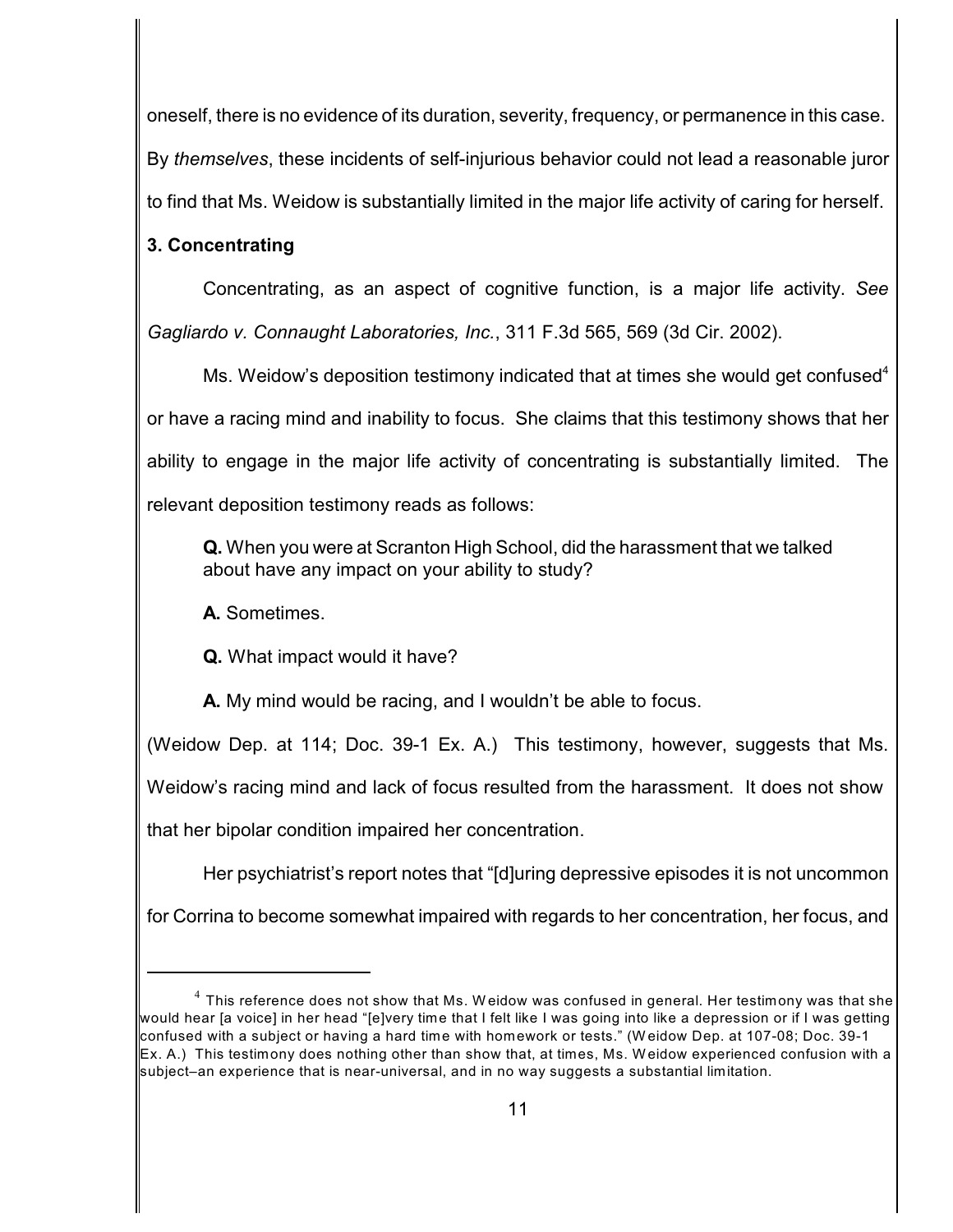her ability to maintain pace and concentration for significant periods of time." (Berger Rep. at 4; Doc. 39-1 Ex. C .) To survive summary judgment, Ms. Weidow must introduce evidence from which a rational juror could find that her concentration is "significantly restricted" in comparison to the "condition, manner or duration under which the average person in the general population" can concentrate. *See* 29 C.F.R. § 1630.2(j). Here, the psychiatrist's report refers to bouts of being "somewhat" impaired. The report fails to describe the frequency of Ms. Weidow's loss of concentration, or its duration, severity, or impact. The report does not reveal whether her impairment is *substantial* when compared to the general population, or merely represents a lowering of her baseline concentration when not depressed. Viewing the report's conclusory assertion in the light most favorable to Ms. Weidow, no rational juror could find that Ms. Weidow's concentration was substantially limited in comparison to an average person's concentration.

The plaintiff has failed to present facts that, when viewed in her favor, show that she is substantially limited in the major life activity of concentrating.

#### **4. Sleeping**

Finally, Ms. Weidow alleges that she suffers substantial limitations in sleeping. For support, she points to her psychiatrist's report. The report simply notes that Ms. Weidow came under Dr. Berger's care in May of 2004, and at that time presented with a "sleep disturbance." This bare statement, without any description of the ways in which Ms. Weidow's sleep suffers in comparison to the average person's, does not create a triable issue on whether she is substantially limited in sleeping. She has failed to meet her burden of introducing sufficient evidence from which a rational trier could find that her impairment substantially limits her sleeping.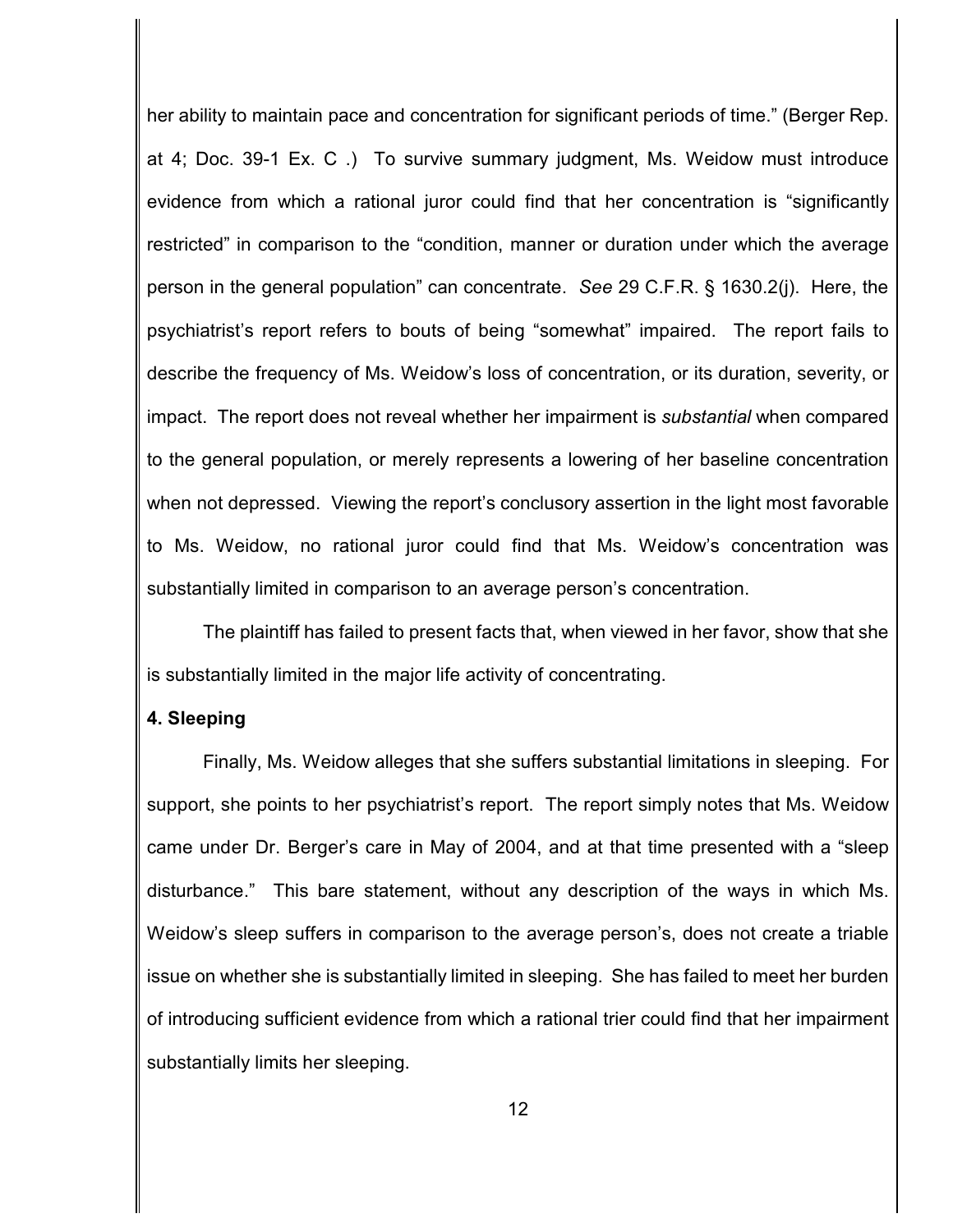### **5. The Plaintiff is Not Disabled within The Meaning of the ADA**

Ms. Weidow has failed to meet her burden and show that she is substantially limited in any major life activity. In her opposition to the school district's motion for summary judgment, she does not argue that she qualifies as disabled under the "having a record of such an impairment" or the "being regarded" prongs of the disability definition. Therefore, she has failed to show that she has a disability, and her disability discrimination claims cannot survive summary judgment in favor of the school district. Because she has failed to establish this first element of her prima facie case, it is not necessary to consider whether the school district discriminated against her.

## **C. Class of One Equal Protection Claim**

Ms. Weidow brought a "class of one" equal protection claim, alleging that the school district treated her differently from other students. The school district moves for judgment as a matter of law in its favor on this claim, arguing that Ms. Weidow has failed to produce evidence that she was treated differently from similarly situated students.

To bring a "class of one" equal protection claim, a plaintiff must show that she has been intentionally treated differently from others similarly situated, and that no rational basis explains the difference in treatment. *See Vill. of Willowbrook v. Olech*, 528 U.S. 562, 564 (2000) (citing *Sioux City Bridge Co. v. Dakota Cnty.*, 260 U.S. 441 (1923); *Allegheny Pittsburgh Coal Co. v. Comm'n of Webster City*, 448 U.S. 336 (1989)).

In support of her claim, Ms. Weidow points to several portions of the record. First, she cites her own deposition testimony that she was placed in an ESL class that was taught at a slower pace on account of her bipolar disorder. However, this evidence does not show that she was treated differently from others similarly situated: her own deposition testimony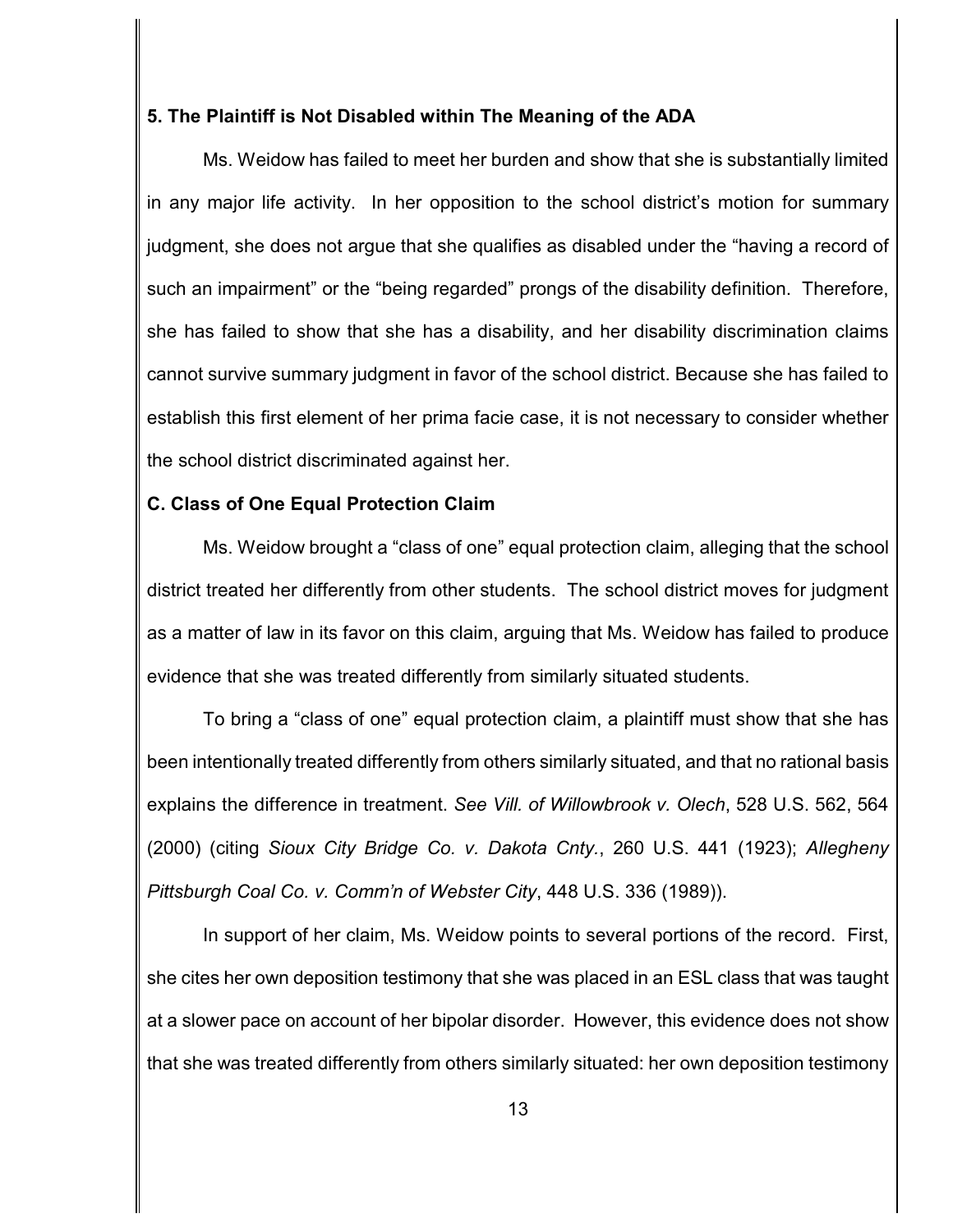shows that another English-speaking boy in the ESL class had bipolar disorder. (Weidow Dep. at 42-43; Doc. 30-3 Ex. A.) Additionally, nothing suggests that her placement in the class was intentional; her own testimony shows that the placement was accidental and that she was removed from the class after she complained. (Weidow Dep. at 42; Doc. 30-3 Ex. A.) Viewed in the plaintiff's favor, her quickly-rectified placement in an ESL classroom does not show intentionally different treatment from others similarly situated.

Ms. Weidow additionally points to portions of the record<sup>5</sup> in which the school district's director of special education describes the process by which students are evaluated for accommodations, a guidance counselor testifies that her own daughter was identified as a student with a disability and given an individualized education program, and a homebound teacher represents that she worked with bipolar students who received special education services and accommodations. Ms. Weidow argues that this evidence shows the school district treated her differently by failing to treat her like other students with bipolar disorder.

However, the record suggests that although her mother made general requests for help, neither Ms. Weidow nor her mother ever made a written request for special education services or made a referral for a Section 504 plan. (Bentler Dep. at 28, 29, 51, 52, 67–69, 81, 89, 90, 107–115; Doc. 39-1 Ex. B.) Thus, to show different treatment under a "class of one" theory, Ms. Weidow would have to show evidence that the school district affirmatively gave accommodations and special education to other high school students who have bipolar disorder, and whose parents had not referred them for evaluations. She has not done so, and therefore has failed to show that she was treated differently from others similarly

 $^{\rm 5}$  In her brief, Ms. Weidow cites to pages 10-11 of the deposition of Lee Carr, the director of special education. Ms. W eidow failed to submit these pages, however, so they are not considered.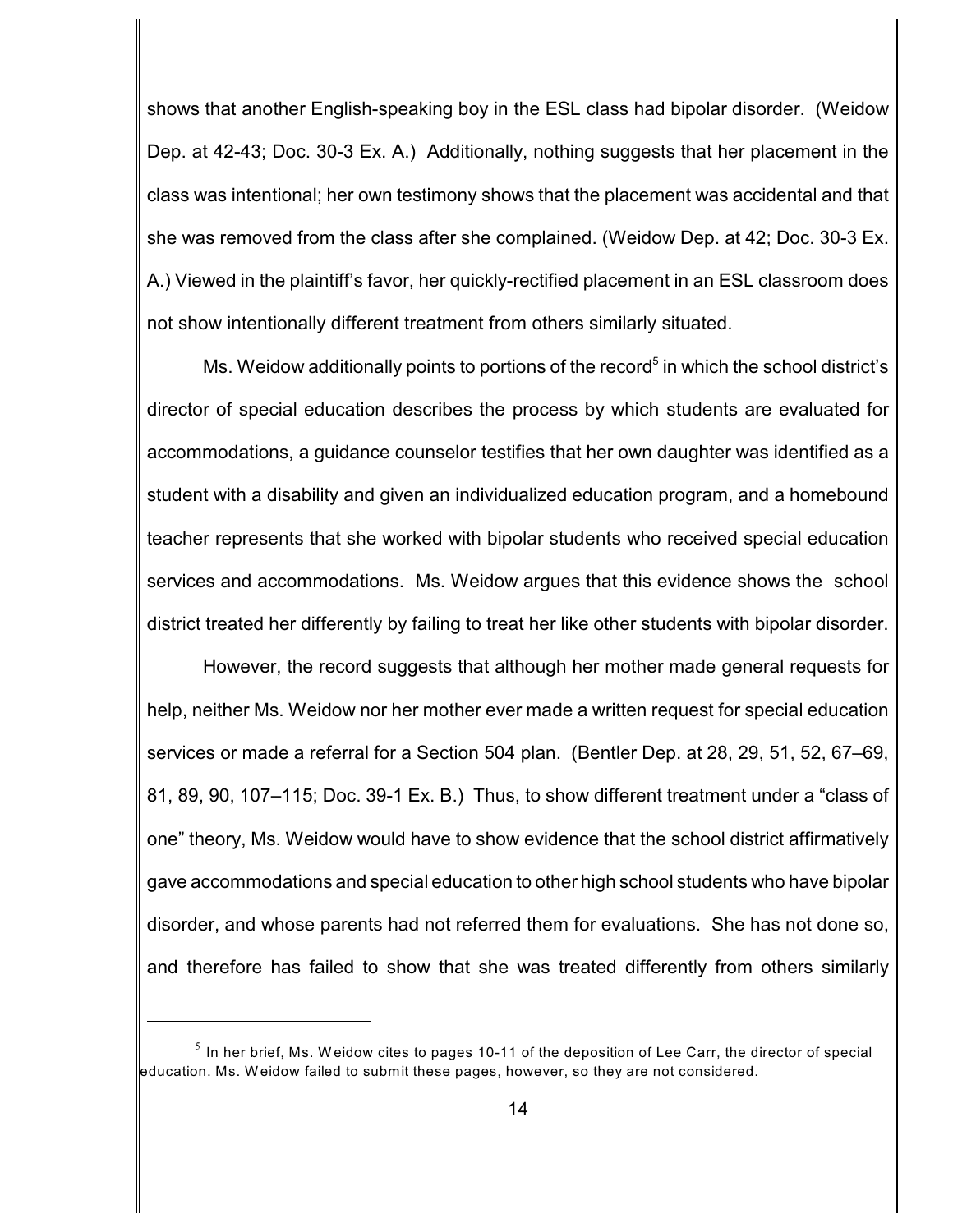situated.

Furthermore, the plaintiff points to no evidence suggesting that any different treatment or failure to accommodate was *intentional*. For this reason, too, she fails to meet her burden under a "class of one" theory.

Ms. Weidow has not offered sufficient evidence in her favor to forestall summary judgment on her "class of one" equal protection claim. Therefore, summary judgment in favor of the school district is appropriate.

### **III. Conclusion**

As discussed above, Ms. Weidow has failed to introduce sufficient evidence from which a rational juror could find that she is disabled within the meaning of the Americans with Disabilities Act. Therefore, the school district's motion for summary judgment in its favor on her disability discrimination claims at Counts I and II of the complaint will be granted. Ms. Weidow has also failed to introduce evidence from which a rational trier, viewing it in the light most favorable to Ms. Weidow, could find that she was intentionally treated differently from others similarly situated without a rational basis. Therefore, summary judgment in favor of the school district on the "class of one" equal protection claim at Count III is appropriate.

An appropriate order follows.

January 13, 2010 */s/ A. Richard Caputo* Date **Date** A. Richard Caputo United States District Judge